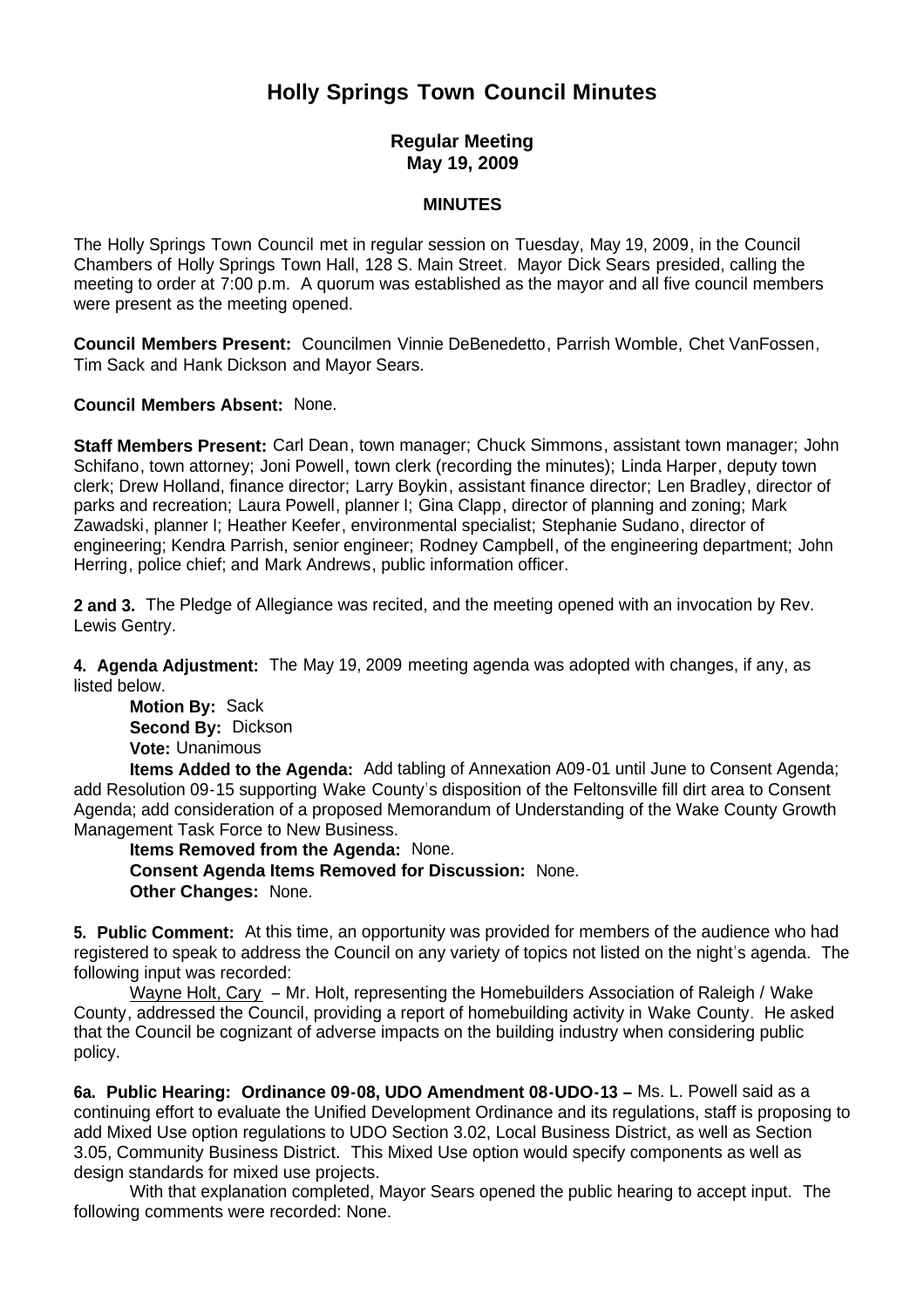There being no comments, the public hearing was closed.

**Action #1:** The Council approved a motion to accept the following statements as true: *"The requested UDO text amendment is consistent with the Vision Holly Springs Comprehensive Plan Policies for Future Land Use. The proposed modifications to the Local Business and Community Business regulations will create enforceable ordinances to ensure innovative, high-quality mixed use projects."*

**Motion By:** Sack **Second By:** DeBenedetto **Vote:** Unanimous.

**Action #2:** The Council approved a motion to adopt Ordinance #09-08, to approve and enact UDO Text Amendment #08-UDO-13 to modify the text of UDO Sections 3.02 Local Business and 3.05 Community Business.

**Motion By:** Sack **Second By:** DeBenedetto **Vote:** Unanimous.

*A* c*opy of Ordinance 09-08 is incorporated into these minutes as addendum pages.*

**6b. Public Hearing: Ordinance 09-09, UDO Amendment 08-UDO-02 –** Ms. L. Powell said the Decision Matrix was set up as a single point of reference for the Town's various review processes to specify what agency is to review, make recommendations, and make final determination on these processes.

 She said the proposed amendment is to change the process for waivers of Sections 7.06, 7.07, 7.08, or 9.05, B from requiring review and recommendation by the Technical Review Committee before going before the Town Council for decision to allowing the Director to make recommendations and then forward directly to the Town Council for a decision.

 Ms. Powell said waivers of these sections typically are road- and utility-related waivers. This change would be consistent with the exception process from the Engineering Design and Construction Standards.

With that explanation completed, Mayor Sears opened the public hearing to accept input. The following comments were recorded: None.

There being no comments, the public hearing was closed.

**Action #1:** The Council approved a motion to accept the following statement as true: *"The requested UDO Text Amendment is consistent with the Vision Holly Springs Comprehensive Plan by providing clear requirements and processes for development proposals by eliminating conflicting language within the Ordinance."*

**Motion By: DeBenedetto Second By:** Womble **Vote:** Unanimous.

**Action #2:** The Council approved a motion to adopt Ordinance #09-09, to approve and enact UDO Text Amendment #09-UDO-02 to modify the text of UDO Section 9.09, Decision Matrix.

**Motion By:** DeBenedetto **Second By:** Womble **Vote:** Unanimous. *A* c*opy of Ordinance 09-09 is incorporated into these minutes as addendum pages.*

**6c. Public Hearing: Annexation Ordinance A09-03 –** Ms. L. Powell said the Town has received a petition for voluntary satellite annexation of approximately 12.43 +/- acres located at 4880 Optimist Farm Road. The property owner is Church Alive AOG, and the public hearing on this annexation request originally was opened on May 5 and was continued to resume on May 19 at the request of the petitioner.

The petition meets all the statutory requirements for annexation.

 With that explanation completed, Mayor Sears reopened the public hearing to accept input. The following comments were recorded: None.

There being no comments, the public hearing was closed.

**Action:** The Council approved a motion to adopt Annexation Ordinance A09-03 annexing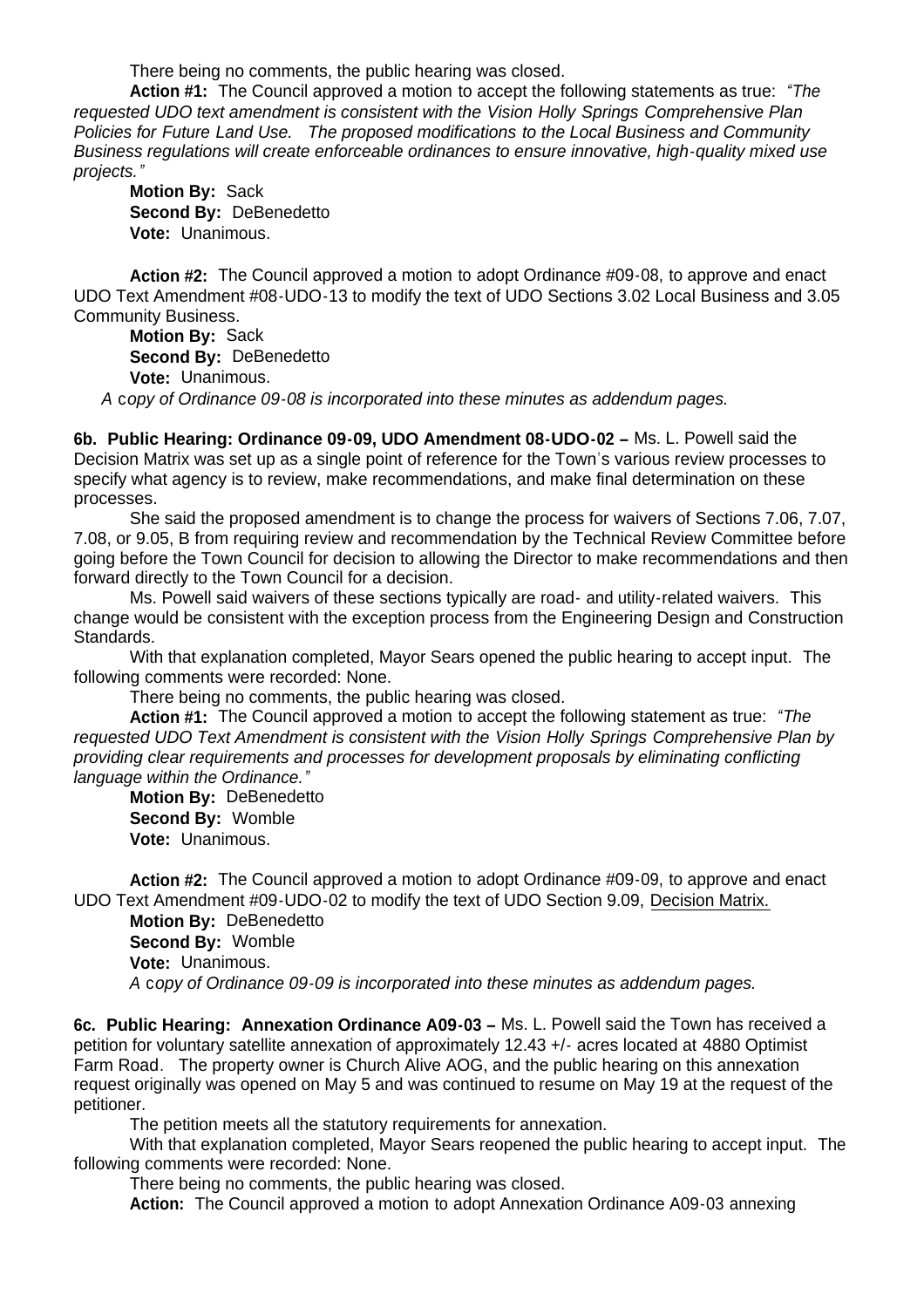approximately 12.43 -/+ acres owned by Church Alive AOG, and more particularly described as Wake County PINs: 0669.01-27-0181, into the corporate limits of the Town of Holly Springs.

**Motion By:** Womble **Second By:** VanFossen **Vote:** Unanimous.

*A* c*opy of Annexation Ordinance A09-03 is incorporated into these minutes as addendum pages.*

**6d. Public Hearing: Rezoning Petition 09-REZ-14 –** Ms. L. Powell said the applicant is requesting to rezone +/- 12.43 acres located at approximately 4880 Optimist Farm Road from R-30:Residential to R-MF-15: High-Density Multi-family Residential.

Ms. Powell said the property is not located within the Town's extraterritorial jurisdiction, but it is located within the Holly Springs short-range urban services area.

She said the proposed zoning change to RMF-15: Residential may have some impacts on the adjacent properties since they currently are zoned residential. However, the Vision Holly Springs Plan calls for land on the western side of this property as mixed use as well. By zoning the subject parcel to R-MF-15, an appropriate transitional buffer would be created from the recently developed Sunset Lake Commons and the existing residential uses to the east of the property.

The proposed R-MF-15 district would permit project gross densities of 15 dwelling units per acre. However, any project in excess of eight dwellings per acre and/or contains primary buildings in excess of 35 feet in height shall provide one design feature for each additional dwelling unit per acre and/or provide two features for each additional story in height above two stories.

She said under the R-MF-15 zoning district, when the property is developed, the developer would be required to meet architectural and site design requirements: provide a variety of building materials, multiple surface textures, façade modulations, architectural elements and multiple colors.

Ms. Powell explained that this site would be served by water located in Optimist Farm Road and sewer located on site. With development of this site, road improvements for Optimist Farm Road would be required in accordance with the Town's Thoroughfare Plan – half of a 74-foot back to back on 100 feet of right of way.

She said the property is located in the Neuse River Basin and would be subject to all applicable requirements of that basin. This site would be required to meet the Town's Post Construction Stormwater Ordinance.

With that explanation completed, Mayor Sears opened the public hearing to accept input. The following comments were recorded:

Don Wiggins, 309 Boylan Ave., Raleigh -- Mr. Wiggins spoke on behalf of the applicant, speaking in favor of the application.

Addressing a Planning Board concern about increased traffic, Mr. Wiggins pointed out that Holly Springs Road and Sunset Lake Road are thoroughfares, which should be adequate to handle increased traffic demands. As for concerns about the intensity of the residential development requested, Mr. Wiggins pointed out that environmental issues on the property would preclude very high development on much of the property.

There being no further comments, the public hearing was closed.

Councilman VanFossen asked what the ultimate build out for Optimist Farm Road would be. Ms. Sudano responded that Optimist Farm Road is planned to be four-lane median-divided.

Councilman VanFossen asked if the developer would be required to provide his portion of the road improvements.

Ms. Sudano said yes. In addition, she said, the developer would be required to provide a traffic impact analysis and may be required to provide additional improvements based on the results.

Tom Hughes, 212 Swift Creek Road – Mr. Hughes, representing the Planning Board, addressed the Council explaining that the Planning Board had taken into consideration that development on the property would be closer to the Harris Teeter property and would be mostly buffered from existing residential. The Planning Board recommends approval of the request.

Councilman DeBenedetto said his concern is about the residential nature of the neighboring properties in the area, and he would not want to see high-density residential at this location.

Councilmen VanFossen and Sack disagreed, pointing out that the RMF-15 district requested would serve as a buffer zone between the commercial development at the intersection of Holly Springs Road and Sunset Lake Road and eventually I-540 and the existing residential development.

**Action #1:** The Council approved a motion to accept the following statements as true: *"The*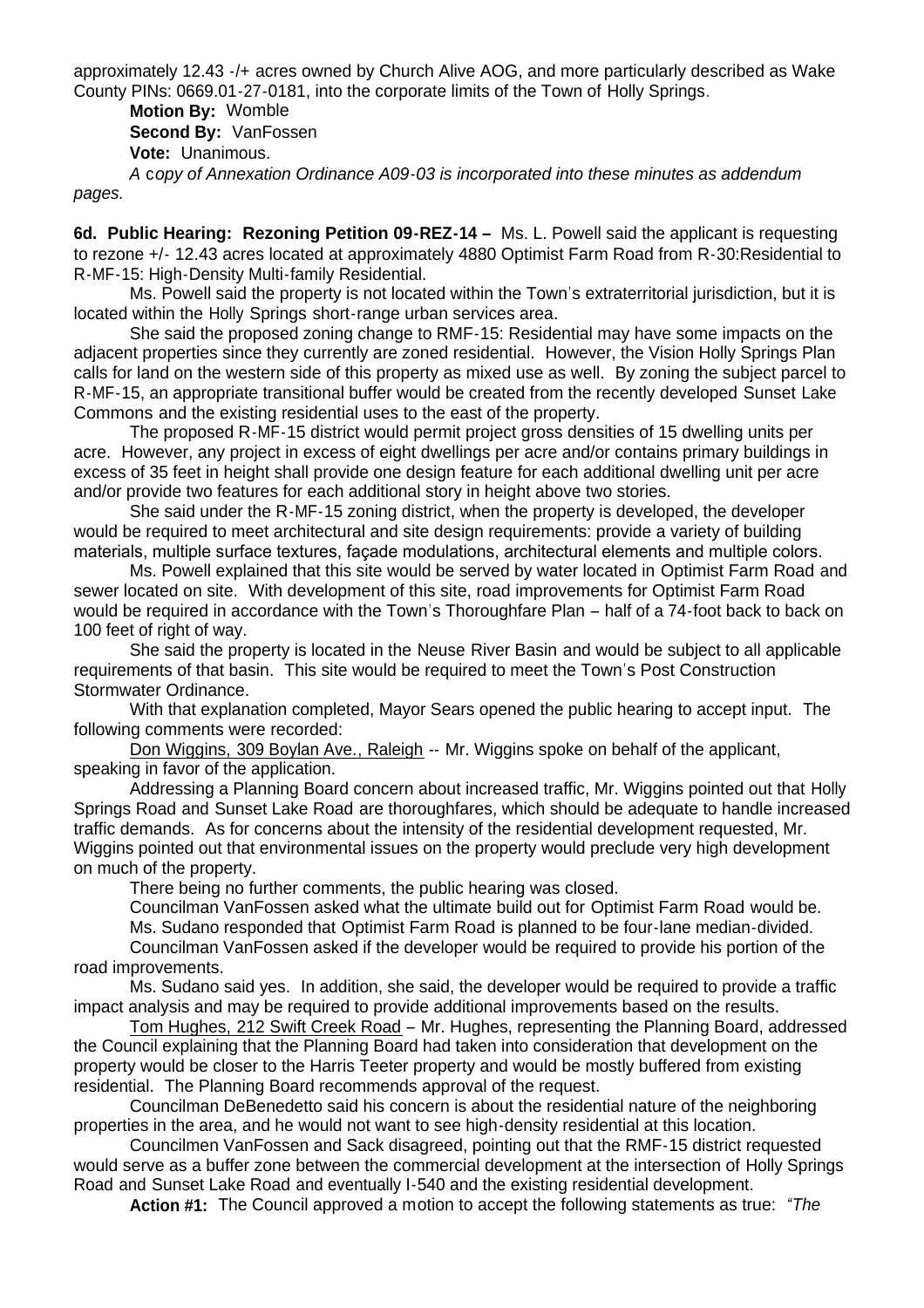*requested zone map change from R-30 to R-MF15 is consistent with the Vision Holly Springs Comprehensive Growth Plan since the Future Land Use Plan Map indicates this property as Mixed Use which is supported by allowing for higher density residential. With the establishment of R-MF-15 on this parcel, an adequate density transition is being provided from Sunset Lake Commons to the existing residential located on the eastern side of the subject property."*

**Motion By:** Sack

**Second By:** Dickson

 **Vote:** The motion carried following a 4-1 vote. Councilmen Womble, VanFossen, Sack and Dickson voted for the motion. Councilman DeBenedetto voted against.

**Action #2:** The Council approved a motion to adopt Rezoning Ordinance R09-02 approving and enacting 08-REZ-14 to change the zoning of 12.43 acres of Wake County PIN # 0669270181 from R-30: Residential to R-MF-15: High-Density Multi-family Residential.

**Motion By:** Sack

**Second By:** Dickson

 **Vote:** The motion carried following a 4-1 vote. Councilmen Womble, VanFossen, Sack and Dickson voted for the motion. Councilman DeBenedetto voted against.

*A* c*opy of Rezoning Ordinance R09-02 is incorporated into these minutes as addendum pages.*

At this time, the Council recused Councilman Chet VanFossen from the meeting. **Action:** The Council approved a motion to recuse Councilman VanFossen from the meeting due to his professional association with the subject of Agenda Item 6e as architect for the project.

**Motion By:** Sack **Second By:** Dickson **Vote:** Unanimous

**6e. Public Hearing**: **Special Exception Use 09-SEU-02, Diamond Business Center –** Mr. Zawadski said the Town has received an application for a Special Exception Use request for an integrated center located at 9825 Holly Springs Road between Sunset Lake Road and Lassiter Road. The proposed plan is for the construction of a 4,653 square foot minor automobile repair building and 3,000 square foot retail building.

Mr. Zawadski said the retail building is proposed to be located near the front of the property along Holly Springs Road, and the automotive building is proposed to be located behind the retail building and parking lot.

He said the property is proposed to be accessed by a single shared-access driveway off of Holly Springs Road and includes a pedestrian connection that would connect the new public sidewalk along Holly Springs Road to the front entrance of the building. The project includes 32 parking spaces situated between the two buildings and a bike rack and bench near the sidewalk along Holly Springs Road. A decorative stamped concrete sidewalk and plaza area is proposed to be located between the two retail spaces and could accommodate outdoor seating in the future.

 The buildings are proposed to be constructed primarily of red brick and light brown stone. The proposed architecture includes a variety of building massing and façade treatments as required by the UDO. Specific features include: building base, body, and cap, roofline variation, windows, awnings, decorative brick patterns, stone accents, and decorative building lighting.

He explained one alternate architectural compliance request was submitted with the project. The request is to utilize additional awnings and human scale elements to replace traditional glass windows. In addition to providing additional decorative brick patterns and awnings, glass windows are provided on a total of 26% of the lower 15 feet of the front and side facades.

This project is located within the Northeast Gateway Plan and is designated as Business. The intent of the Business designation is for revitalization, reuse, and infill development with a variety of designs that integrate shops, restaurants, services, professional offices, civic, educational, and religious facilities, in a pedestrian-oriented environment. Vehicular-oriented uses should not be encouraged in areas with this designation.

Mr. Zawadski said although this project does include a vehicular-oriented use, it is Planning Staff's opinion that the project complies with the goals of the Northeast Gateway plan since the auto service building would be screened by the retail building; a safe and attractive pedestrian environment would be provided by the plaza; parking would be placed to the rear; a sense of place would be created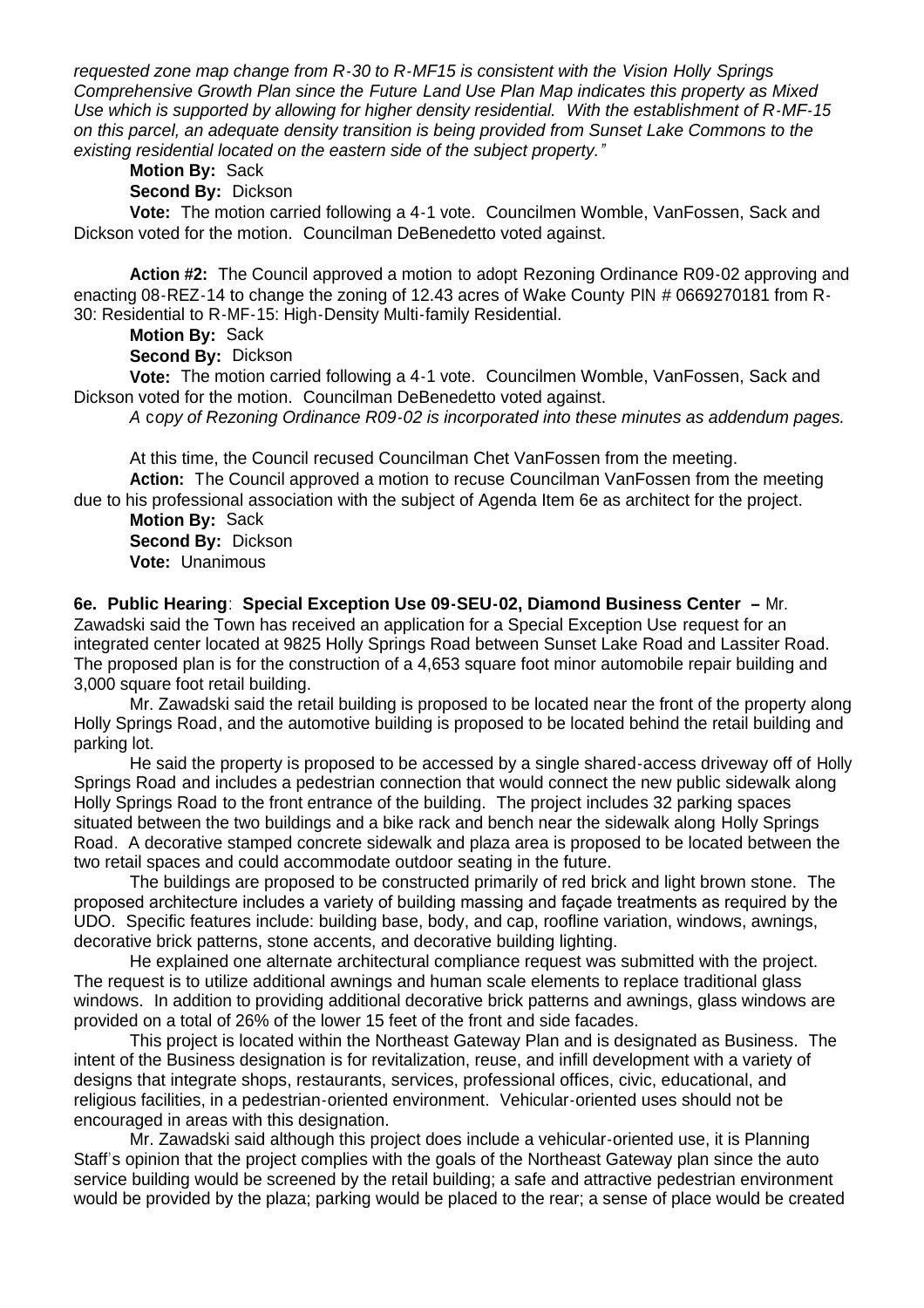by the architecture and design; and interconnectivity would be provided by shared driveways. In addition, the applicant indicated that both buildings would be constructed at the same time to ensure immediate screening of the auto building.

Councilman Sack spoke, saying he felt like the new plan was a big improvement over an original plan that was brought before the Council. He noted that the Town would have a need in this area for auto service centers to add to the existing ones downtown and on the north side of town.

Councilman Womble noted that the new plan calls for the auto center to be hidden on the site by buffering and the retail portion of the property.

With that explanation completed, Mayor Sears opened the public hearing to accept sworn testimony. The following testimony was recorded under oath administered by the Town Clerk:

Doris Vaughan, 5033 Sunset Fairways Drive – Ms. Vaughan spoke in opposition to the proposed 09-SEU-02. She said she feels because the use requires a special exception use permit, it would not be in character with the surrounding the neighborhood. She said there were already too many auto service facilities in Holly Springs, including one around the corner from the subject site. She said she would prefer plain retail businesses to be located at this location.

Mark Shank, 5405 Leopards Bane -- Mr. Shank spoke in opposition to the proposed 09-SEU-02. Mr. Shank said the use was not amenable to the site, and he feels it would be adverse to the nature of this intersection / gateway. The fact that there is buffering and that the minor auto repair service portion of the project is located to the rear of the property, he said, was evidence that it would not be a suitable use.

Randy Miller, Thompson & Associates – Mr. Miller addressed the Council in support of the application. He pointed out that SEUs should not carry negative connotations. Fire stations, schools and community centers are all SEUs in various districts. He added that SEUs are provided for in the ordinance not to be negative, but to provide extra review.

He stressed that the minor automotive repair service was planned to be a tire service.

On the subject of numerous like uses in a community, he pointed out that Holly Springs is home to many drug stores, banks and Harris-Teeters, all within proximity to each other.

Brian Phillips, 336 Arbor Crest — Mr. Phillips addressed the Council, speaking in favor of the application. He said the project has changed since an original submission, and he thinks the town needs it. He added that it would provide a much-needed service.

Mark McMains, 5013 Martha Nell Drive, Fuquay-Varina – Mr. McMains said he claims Holly Springs as his hometown. He said he is impressed by the elevations and spoke in favor of the project. He said he also impressed because the applicants are two women who are making the investment. The way dealerships are going out of business, he added, Holly Springs car owners are going to need auto repair centers. He added that he thinks it fits very well since the existing businesses nearby would benefit from the foot traffic of customers at the car center.

There being no further testimony, the public hearing was closed.

Councilman DeBenedetto said he agrees with Mr. Shank that the use is the same as another around the corner and that the use should not be placed at this location.

Councilman Sack disagreed. He said it would not detract from the gateway. He added that he felt like the auto repair center was needed, the plan was attractive, and that the site plan was fitting to the site.

**Action #1:** The Council approved a motion to make and accept the findings of fact to be recorded in the minutes for Special Exception Use Petition #09-SEU-02 Diamond Business Center to allow for a minor automobile repair use in the Local Business district as submitted by Thompson and Associates, project number DIAMOND, dated revised 4/13/2009.

 A special exception use may only be granted upon the presentation of sufficient evidence to enable a written determination that:

- a. The proposed use will not be injurious to the public health, safety, comfort, community moral standards, convenience or general welfare;
- b. The proposed use will not injure or adversely affect the adjacent area;
- c. The proposed use will be consistent with the character of the district, land uses authorized therein, and the Town of Holly Springs Comprehensive Plan;
- d. The proposed use shall conform to all development standards of the applicable district (unless a waiver of such development standards is requested as part of the special exception use petition and approved as set forth above, in which case the proposed use shall conform to the terms and conditions of such waiver).
- e. Access drives or driveways are or will be sufficient in size and properly located to: ensure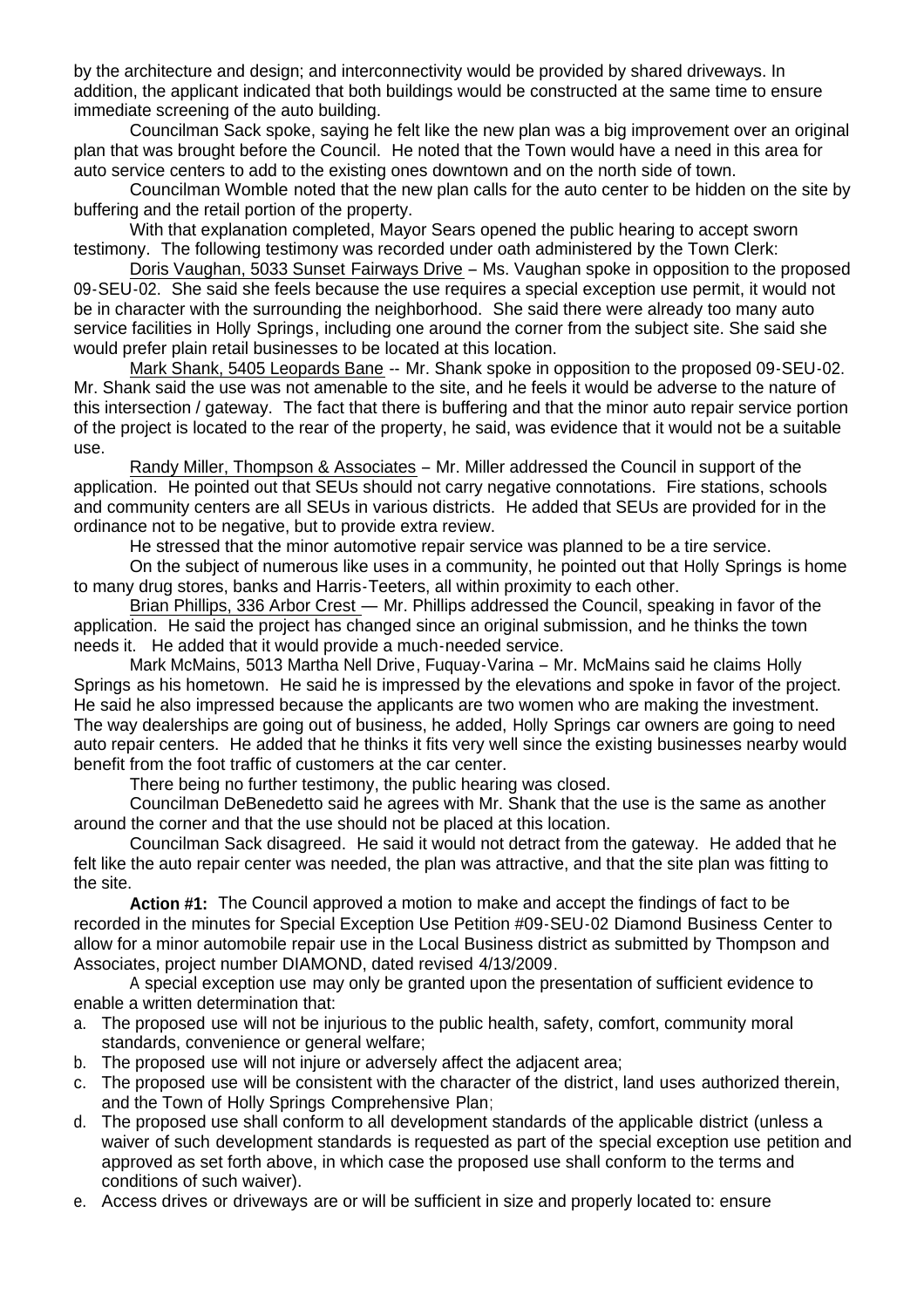automotive and pedestrian safety and convenience, traffic flow as set forth in Section 7.09 – Pedestrian Circulation and Vehicular Area Design; and, control and access in case of fire or other emergency;

- f. Off-street parking areas, off-street loading areas, trash enclosures, trash pick-up and removal, and other service areas are located so as to be safe, convenient, allow for access in case of emergency, and to minimize economic, glare, odor, and other impacts on adjoining properties and properties in the general neighborhood;
- g. The lot, building or structure proposed for the use has adequate restroom facilities, cooking facilities, safety equipment (smoke alarms, floatation devices, etc.), or any other service or equipment necessary to provide for the needs of those persons whom may work at, visit or own property nearby to the proposed use;
- h. Utilities, schools, fire, police and other necessary public and private facilities and services will be adequate to handle the needs of the proposed use;
- i. The location and arrangement of the use on the site, screening, buffering, landscaping, and pedestrian ways harmonize with adjoining properties and the general area and minimize adverse impacts; and,
- j. The type, size, and intensity of the proposed use (including but not limited to such considerations as the hours of operation and numbers of people who are likely to utilize or be attracted to the use) will not have significant adverse impacts on adjoining properties or the neighborhood.

**Motion By:** Dickson

**Second By:** Womble

**Vote:** The motion carried following a 3-1 vote. Councilmen Womble, Sack and Dickson voted for the motion. Councilman DeBenedetto voted against.

*A* c*opy of the Special Exception Use Petition 09-SEU-02 addressing the findings of fact is incorporated into these minutes as addendum pages.*

**Action #2:** The Council approved a motion to make and accept the findings of fact to be recorded in the minutes for alternate compliance with the regulations of UDO Section 3.08, A, 1. c (2)(c)(ii) Architectural and Site Design Requirements to allow for additional awnings and human scale elements to be used in place of traditional glass windows in association with Project #09- SEU-02 Diamond Business Center, as submitted by Thompson and Associates, project number DIAMOND, dated revised 4/13/2009.

- 1. The proposed development represents the use of (*building material*s, colors, textures, *building* architecture, roof features, façade modulation, *building* orientation, *signs*, landscaping, lighting or *open space*) which will result in a development pattern which is equivalent to or superior to that achievable under the applicable regulations;
- 2. The proposed development will be compatible with and will enhance the *use* or value of area properties;
- 3. The proposed development is consistent with the intent of the *Comprehensive Plan*; and,
- 4. The proposed development is consistent with the intent and purpose of this UDO.

**Motion By:** Sack

**Second By:** Dickson

**Vote:** The motion carried following a 3-1 vote. Councilmen Womble, Sack and Dickson voted for the motion. Councilman DeBenedetto voted against.

**Action #3:** Having made the findings of fact that the petition meets the requirements, the Council approved a motion to approve the alternate compliance with the regulations of UDO Section 3.08, A, 1. c (2)(c)(ii) Architectural and Site Design Requirements to allow for additional awnings and human scale elements to be used in place of traditional glass windows in association with Project #09- SEU-02 Diamond Business Center, as submitted by Thompson and Associates, project number DIAMOND, dated revised 4/13/2009.

**Motion By:** Dickson

**Second By:** Womble

 **Vote:** The motion carried following a 3-1 vote. Councilmen Womble, Sack and Dickson voted for the motion. Councilman DeBenedetto voted against.

**Action #4:** Having made findings of fact that the project meets the requirements to be granted a Special Exception Use, the Council approved a motion to grant Special Exception Use Petition #09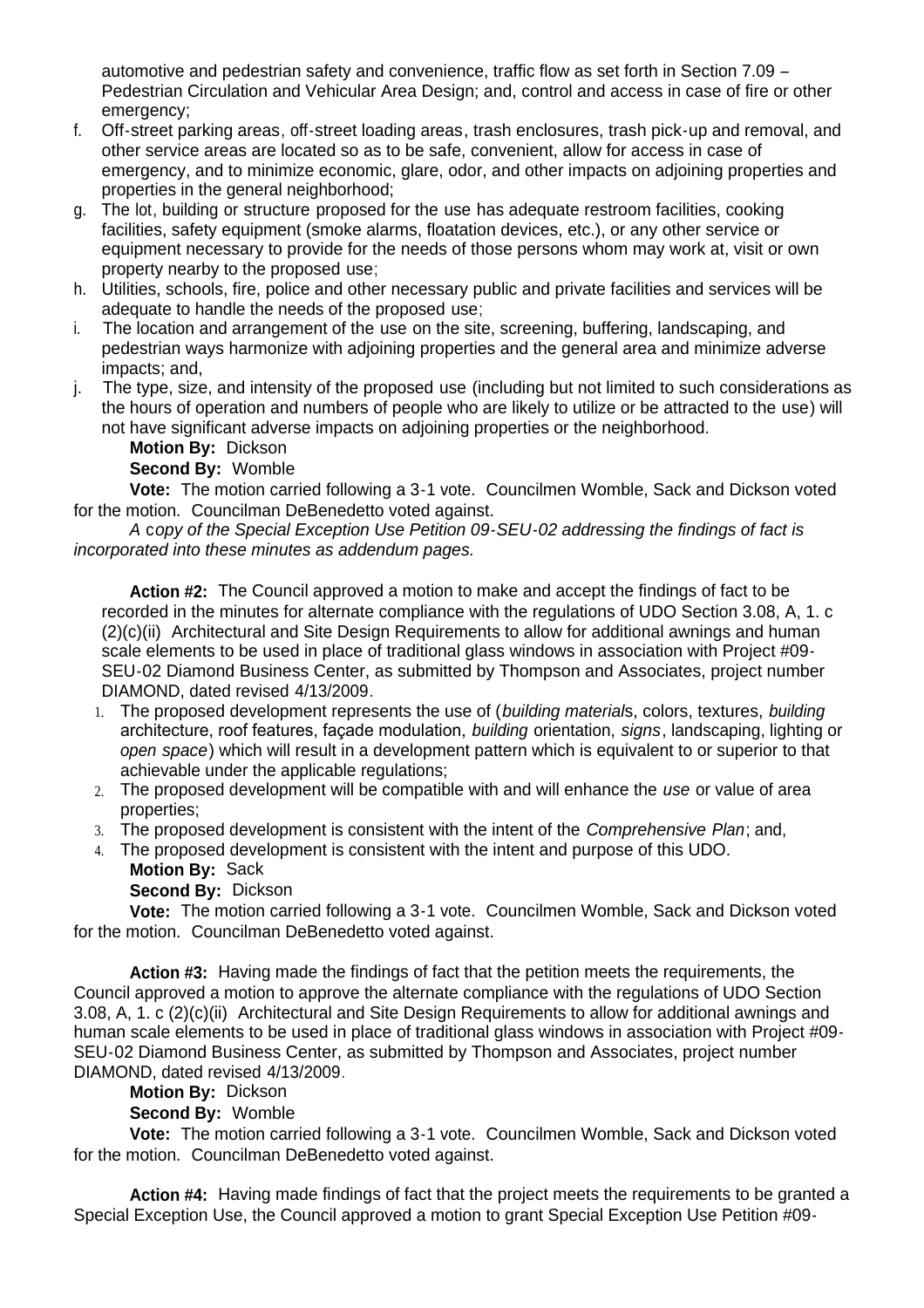SEU-02 Diamond Business Center, as submitted by Thompson and Associates, project number DIAMOND, dated revised 4/13/2009 with the following conditions:

- 1. Prior to signage installation, sign permits are required to be obtained by the Department of Planning & Zoning.
- 2. This project will be required to meet the Town of Holly Springs NPDES Ph. II Post Construction Stormwater Ordinance.
- 3. A fee-in-lieu of upgrade will be required for this project for the Pump Station and/or Force Main
- 4. Prior to construction drawing submittal the following items must be addressed:
	- a. All off-site easements and right-of-way will need to be obtained and dedicated. This includes the cross access easement for the drive and any necessary offsite right-of-way for this project*.*
	- b. Show the median on the construction drawings to show a grassed median for any portion that is in excess of 4' width.
	- c. Clarify the detail to show half of the median as to be constructed with this project.
- 5. Prior to construction drawing approval or issuance of a land disturbance permit for this project the following items will need to be addressed:
	- a. Approval of Stormwater Management Plan is required.
	- b. Payment of the Stormwater Fee-in-Lieu will be required.
- 6. Prior to issuance of Building Permit, the following must be completed:

Recombination plat must be recorded.

**Motion By:** Dickson

**Second By:** Womble

**Vote:** The motion carried following a 3-1 vote. Councilmen Womble, Sack and Dickson voted for the motion. Councilman DeBenedetto voted against.

**Action:** At this time, the Council approved a motion to readmit Councilman VanFossen into the meeting.

**Motion By:** Sack **Second By:** Dickson **Vote:** Unanimous

**6f. Public Hearing: Special Exception Use Petition 09-SEU-06, Hunt Community Center -** Ms. L. Powell said the Town has initiated a request for a development plan for renovations / reconstruction of the Hunt Community Center located on Stinson Avenue. The existing gymnasium would remain, and a new 39,415 square foot building would be built to the northwest of it. This placement would allow the old building to continue to be fully operational until the new building is complete. Then, the old building would be torn down, and a parking lot built in its place to accommodate the new community center needs.

 She said the property is located within the Town Village district, and because it is a Town project, it is considered a Special Exception Use.

 She said the proposed building would be oriented with the front of the building to Stinson Avenue. There are 91 parking spaces proposed for the use, and pedestrian connections to Stinson Avenue are planned.

With that explanation completed, Mayor Sears opened the public hearing to accept sworn testimony. The following testimony was recorded under oath administered by the Town Clerk: None.

There being no comments, the public hearing was closed.

**Action #1:** The Council approved a motion to make and accept the findings of fact to be recorded in the minutes for Special Exception Use Petition #09-SEU-06 for Hunt Center Renovations to allow for a Special Exception Use- Public Facility: Community Center in the Town Village District as submitted by Withers & Ravenel, Inc. project number 2090064.0, dated revised April 27, 2009. Special Exception Use Findings of Fact:

 A special exception use may only be granted upon the presentation of sufficient evidence to enable a written determination that:

- a. The proposed use will not be injurious to the public health, safety, comfort, community moral standards, convenience or general welfare;
- b. The proposed use will not injure or adversely affect the adjacent area;
- c. The proposed use will be consistent with the character of the district, land uses authorized therein, and the Town of Holly Springs Comprehensive Plan;
- d. The proposed use shall conform to all development standards of the applicable district (unless a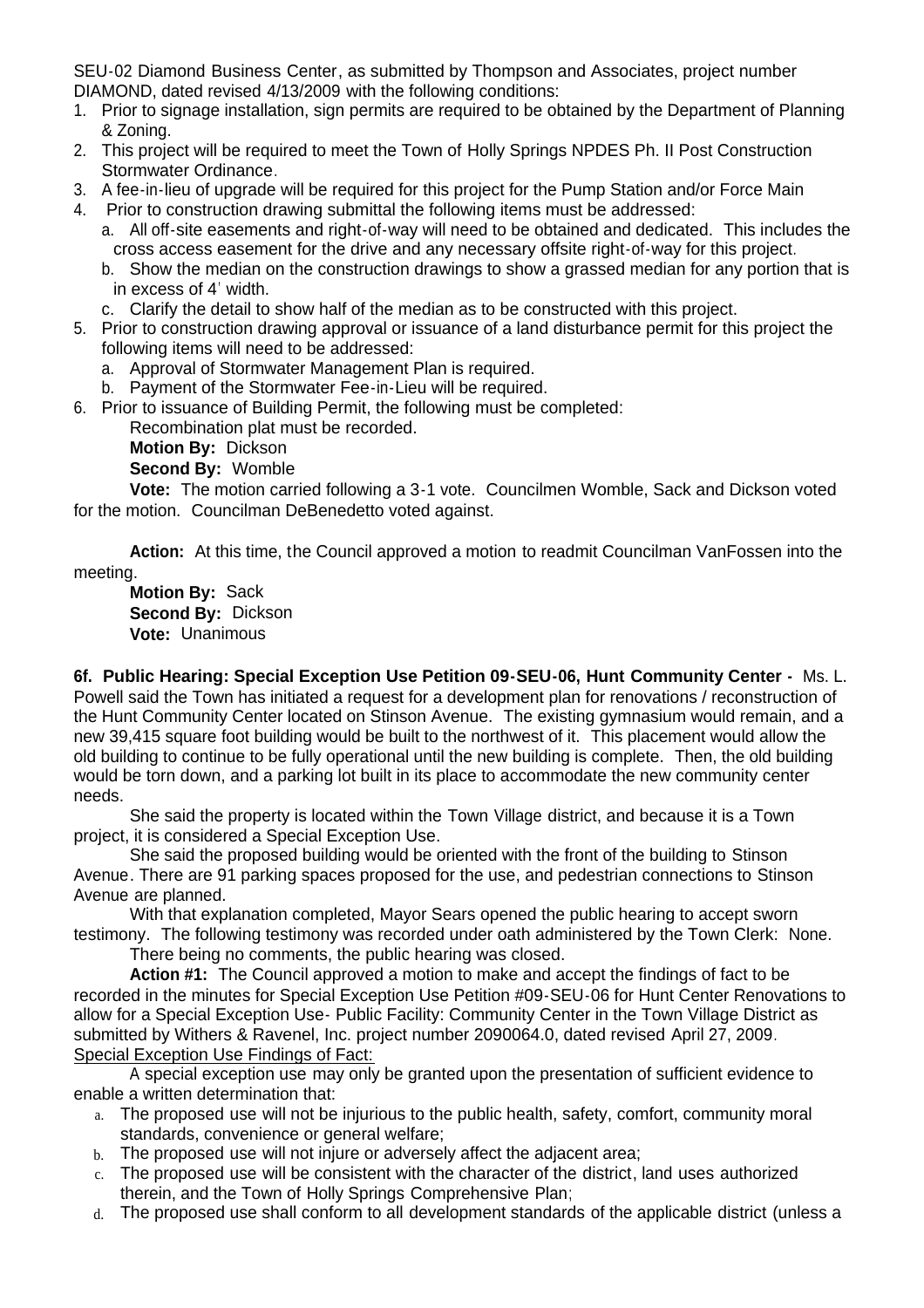waiver of such development standards is requested as part of the special exception use petition and approved as set forth above, in which case the proposed use shall conform to the terms and conditions of such waiver).

- e. Access drives or driveways are or will be sufficient in size and properly located to: ensure automotive and pedestrian safety and convenience, traffic flow as set forth in Section 7.09 – Pedestrian Circulation and Vehicular Area Design; and, control and access in case of fire or other emergency:
- f. Off-street parking areas, off-street loading areas, trash enclosures, trash pick-up and removal, and other service areas are located so as to be safe, convenient, allow for access in case of emergency, and to minimize economic, glare, odor, and other impacts on adjoining properties and properties in the general neighborhood;
- g. The lot, building or structure proposed for the use has adequate restroom facilities, cooking facilities, safety equipment (smoke alarms, floatation devices, etc.), or any other service or equipment necessary to provide for the needs of those persons whom may work at, visit or own property nearby to the proposed use;
- h. Utilities, schools, fire, police and other necessary public and private facilities and services will be adequate to handle the needs of the proposed use;
- i. The location and arrangement of the use on the site, screening, buffering, landscaping, and pedestrian ways harmonize with adjoining properties and the general area and minimize adverse impacts; and,
- j. The type, size, and intensity of the proposed use (including but not limited to such considerations as the hours of operation and numbers of people who are likely to utilize or be attracted to the use) will not have significant adverse impacts on adjoining properties or the neighborhood. **Motion By:** VanFossen

**Second By:** Womble **Vote:** Unanimous.

*A* c*opy of the Special Exception Use Petition 09-SEU-06 addressing the findings of fact is incorporated into these minutes as addendum pages.*

**Action #2:** The Council approved a motion to make and accept the findings of fact to be recorded in the minutes for a waiver of regulations of UDO Section 3.03, C. 2. b. for a waiver of the regulations that stipulate a single use building shall be oriented to a plaza and a courtyard for Special Exception Use Petition #09-SEU-06 for Hunt Center Renovations as submitted by Kling Stubbins.

1. The proposed development represents the use of (*building material*s, colors, textures, *building* architecture, roof features, façade modulation, *building* orientation, *signs*, landscaping, lighting or *open space*) which will result in a development pattern which is equivalent to or superior to that achievable under the applicable regulations;

2. The proposed development will be compatible with and will enhance the *use* or value of area properties;

3. The proposed development is consistent with the intent of the *Comprehensive Plan*; and,

4. The proposed development is consistent with the intent and purpose of this UDO. **Motion By:** VanFossen

**Second By:** Womble **Vote:** Unanimous.

**Action #3:** Having made findings of fact, the Council approved a motion to grant a waiver of regulations of UDO Section 3.03, C. 2. b from the regulations that stipulate a single use building shall be oriented to a plaza and a courtyard for Special Exception Use Petition #09-SEU-06 Hunt Center Renovations.

**Motion By:** Womble **Second By:** Dickson **Vote:** Unanimous.

**Action #4:** The Council approved a motion to make and accept the findings of fact to be recorded in the minutes for a waiver of regulations of UDO Section 3.03 C. 1. c(3) (a) (ii)to allow for a relief of providing a varying setback of at least 2 feet or variation in façade segments for every 50 feet of building length for Special Exception Use Petition #09-SEU-06 for Hunt Center Renovations as submitted by Kling Stubbins**.**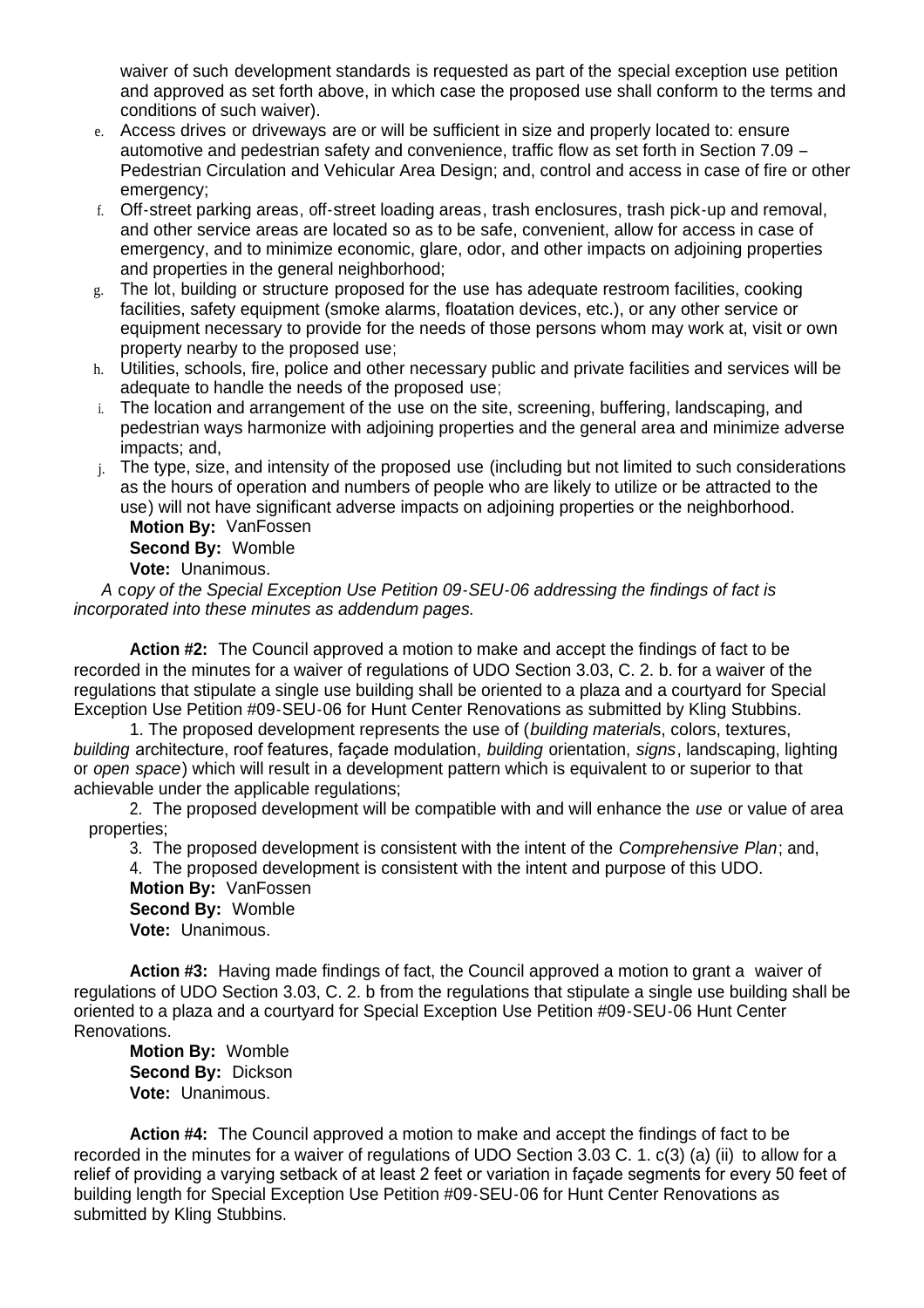1. The proposed development represents the use of (*building material*s, colors, textures, *building* architecture, roof features, façade modulation, *building* orientation, *signs*, landscaping, lighting or *open space*) which will result in a development pattern which is equivalent to or superior to that achievable under the applicable regulations;

2. The proposed development will be compatible with and will enhance the *use* or value of area properties;

3. The proposed development is consistent with the intent of the *Comprehensive Plan*; and,

4. The proposed development is consistent with the intent and purpose of this UDO.

**Motion By:** VanFossen **Second By:** Dickson **Vote:** Unanimous.

**Action #5:** Having made the findings of fact, the Council approved a motion to grant a waiver of regulations of UDO Section 3.03 C. 1. c(3) (a) (ii)to allow for a relief of providing a varying setback of at least 2 feet or variation in façade segments for every 50 feet of building length for Special Exception Use Petition #09-SEU-06 for Hunt Center Renovations as submitted by Kling Stubbins**.**

**Motion By:** VanFossen **Second By:** Dickson **Vote:** Unanimous.

**Action #6:** The Council approved a motion to make and accept the findings of fact to be recorded in the minutes for a waiver of regulations of UDO Section 3.03 C. 1. b. to allow for 20% reduction of the allowed primary building material of the first floor elevation from 60% to 40% for Special Exception Use Petition #09-SEU-06 for Hunt Center Renovations as submitted by Kling Stubbins.

- 1. The proposed development represents the use of (*building material*s, colors, textures, *building* architecture, roof features, façade modulation, *building* orientation, *signs*, landscaping, lighting or *open space*) which will result in a development pattern which is equivalent to or superior to that achievable under the applicable regulations;
- 2. The proposed development will be compatible with and will enhance the *use* or value of area properties;
- 3. The proposed development is consistent with the intent of the *Comprehensive Plan*; and,
- 4. The proposed development is consistent with the intent and purpose of this UDO.

**Motion By:** VanFossen **Second By:** Dickson **Vote:** Unanimous.

**Action #7:** Having made the findings of fact, the Council approved a motion to grant a waiver of regulations of UDO Section 3.03 C. 1. b. to allow for 20% reduction of the allowed primary building material of the first floor elevation from 60% to 40% for Special Exception Use Petition #09-SEU-06 Hunt Center Renovations.

**Motion By:** VanFossen **Second By:** Dickson **Vote:** Unanimous.

**Action #8:** The Council approved a motion to make and accept the findings of fact to be recorded in the minutes for a waiver of regulations of UDO Section 3.03 C. 1. (3) (iv) to allow for a reduction in the required 40% of windows, display windows, doors or transoms located at the first floor elevation for Special Exception Use Petition #09-SEU-06 for Hunt Center Renovations as submitted by Eric Heinsohn of Kling Stubbins.

- 1. The proposed development represents the use of (*building material*s, colors, textures, *building* architecture, roof features, façade modulation, *building* orientation, *signs*, landscaping, lighting or *open space*) which will result in a development pattern which is equivalent to or superior to that achievable under the applicable regulations;
- 2. The proposed development will be compatible with and will enhance the *use* or value of area properties;
- 3. The proposed development is consistent with the intent of the *Comprehensive Plan*; and,
- 4. The proposed development is consistent with the intent and purpose of this UDO.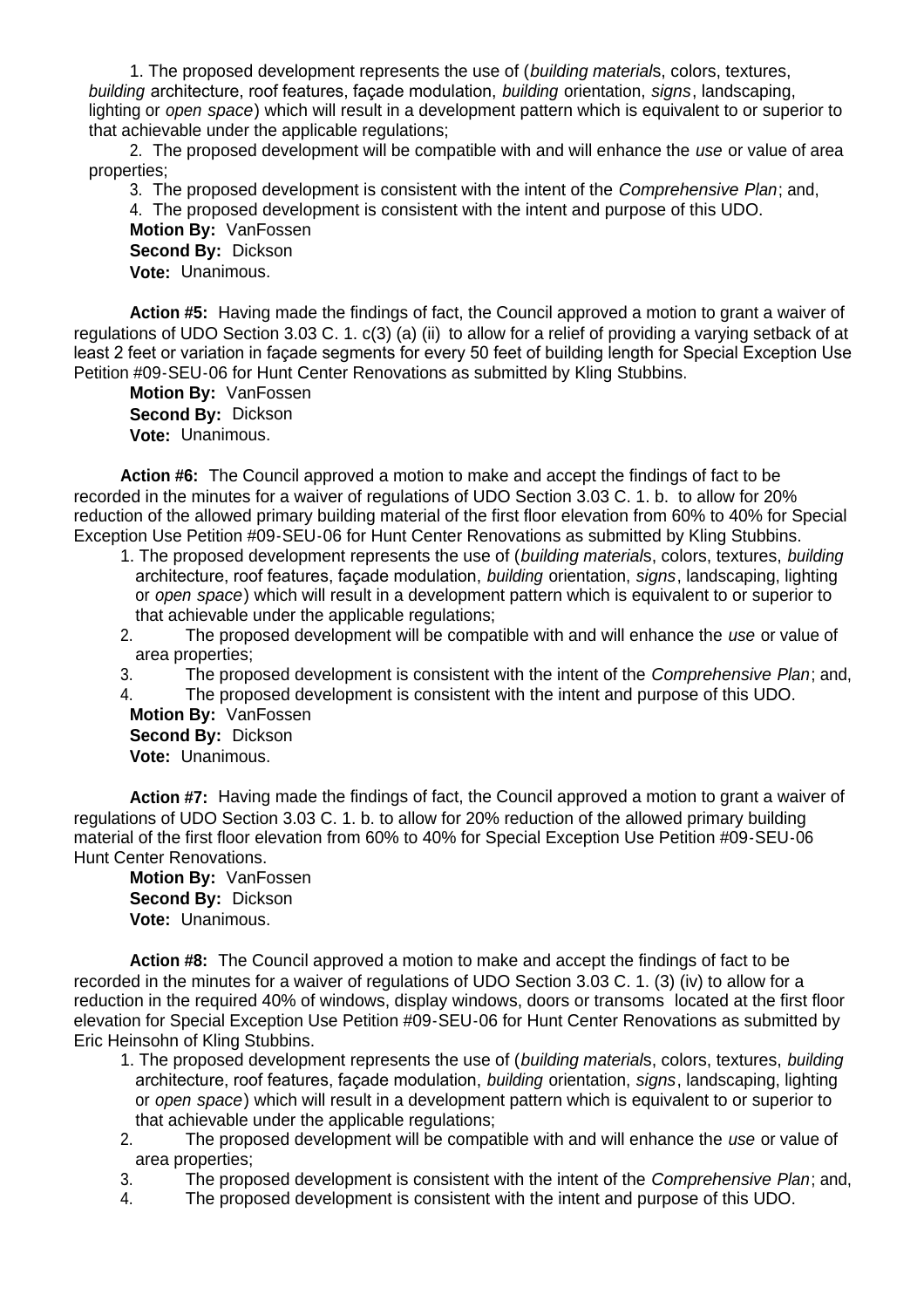**Motion By:** VanFossen **Second By:** Dickson **Vote:** Unanimous.

**Action #9:** Having made findings of fact, the Council approved a motion to grant a waiver of regulations of UDO Section 3.03 C. 1. (3) (iv) to allow for a reduction in the required 40% of windows, display windows, doors or transoms located at the first floor elevation for Special Exception Use Petition #09-SEU-06 Hunt Center Renovations.

**Motion By:** VanFossen **Second By:** Dickson **Vote:** Unanimous.

**Action #10:** The Council approved a motion to make and accept the findings of fact to be recorded in the minutes for a variance from the Unified Development Ordinance Section 3.03, B., a., (2). to allow for less than 50 percent of the façade of the building facing a street to be located at or between the minimum setback and the maximum setback for Special Exception Use Petition #09-SEU-06 for Hunt Center Renovations as submitted by Kling Stubbins.

1. There are practical difficulties or unnecessary hardships that would result from carrying out the strict letter of the UDO. The Board may reach this conclusion if it finds each of the following:

- a. Based on the size, shape, topography, location, or surroundings, the applicant is prohibited from enjoying the same privileges as other properties in the vicinity and zoning classification in which the property is situated when the UDO is strictly applied;
- b. The hardship of which the applicant complains results from unique circumstances related to the applicant's property;
- c. The hardship results from the application of the UDO to the property;
- d. The hardship is not the result of the applicant's own actions; and,
- e. The variance if granted must be the absolute minimum needed in order to correct the hardship.

2. The variance is in harmony with the general purpose and intent of the UDO and preserves its spirit.

3. Granting the variance assures the public safety and welfare and does substantial justice. **Motion By:** VanFossen

**Second By:** Dickson **Vote:** Unanimous.

**Action #11:** Having made findings of fact, the Council approved a motion to grant a variance from UDO Section 3.03, B., a., (2). to allow for less than 50 percent of the façade of the building facing a street to be located at or between the minimum setback and the maximum setback for Special Exception Use Petition #09-SEU-06 Hunt Center Renovations.

**Motion By:** VanFossen **Second By:** Dickson **Vote:** Unanimous.

**Action #12:** The Council approved a motion to make and accept the findings of fact to be recorded in the minutes for a variance from the Unified Development Ordinance Section 3.07, A., 3.c., (3). to allow a trash enclosure to be located in a front yard for Special Exception Use Petition #09-SEU-06 for Hunt Center Renovations as submitted by Kling Stubbins.

1. There are practical difficulties or unnecessary hardships that would result from carrying out the strict letter of the UDO. The Board may reach this conclusion if it finds each of the following: a. Based on the size, shape, topography, location, or surroundings, the applicant is prohibited from enjoying the same privileges as other properties in the vicinity and zoning

classification in which the property is situated when the UDO is strictly applied;

b. The hardship of which the applicant complains results from unique circumstances related to the applicant's property;

c. The hardship results from the application of the UDO to the property;

d. The hardship is not the result of the applicant's own actions; and,

e. The variance if granted must be the absolute minimum needed in order to correct the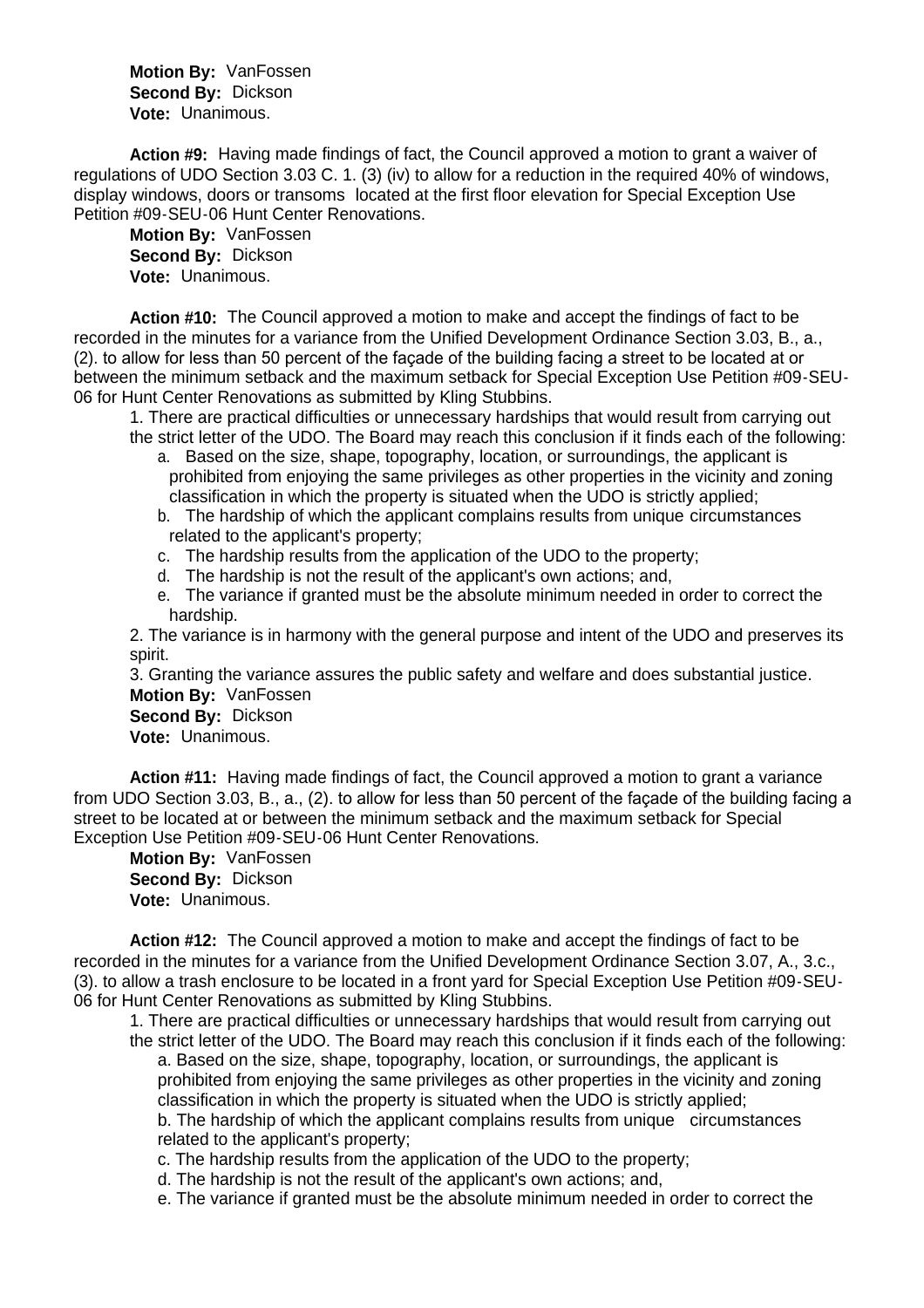hardship.

2. The variance is in harmony with the general purpose and intent of the UDO and preserves its spirit.

3. Granting the variance assures the public safety and welfare and does substantial justice. **Motion By:** VanFossen **Second By:** Dickson

**Vote:** Unanimous.

**Action #13:** Having made findings of fact, the Council approved a motion to grant a variance from UDO Section 3.07, A., 3.c., (3). to allow a trash enclosure to be located in a front yard for Special Exception Use Petition #09-SEU-06 Hunt Center Renovations.

**Motion By:** VanFossen **Second By:** Dickson **Vote:** Unanimous.

**Action #14:** The Council approved a motion to make and accept the findings of fact to be recorded in the minutes for a variance from the Unified Development Ordinance Section 7.01 D. to allow for A reduction in the required front buffer yard plant unit value from C-75 to A-20 for Special Exception Use Petition #09-SEU-06 for Hunt Center Renovations as submitted by Kling Stubbins.

1. There are practical difficulties or unnecessary hardships that would result from carrying out the strict letter of the UDO. The Board may reach this conclusion if it finds each of the following: a. Based on the size, shape, topography, location, or surroundings, the applicant is

prohibited from enjoying the same privileges as other properties in the vicinity and zoning classification in which the property is situated when the UDO is strictly applied;

b. The hardship of which the applicant complains results from unique circumstances related to the applicant's property;

c. The hardship results from the application of the UDO to the property;

d. The hardship is not the result of the applicant's own actions; and,

e. The variance if granted must be the absolute minimum needed in order to correct the hardship.

2. The variance is in harmony with the general purpose and intent of the UDO and preserves its spirit.

3. Granting the variance assures the public safety and welfare and does substantial justice. **Motion By:** VanFossen

**Second By:** Dickson **Vote:** Unanimous.

**Action #15:** Having made the findings of fact, the Council approved a motion to grant a variance from UDO Section 7.01 D. to allow for a reduction in the required front bufferyard plant unit value from C-75 to A-20 for Special Exception Use Petition #09-SEU-06 Hunt Center Renovations.

**Motion By:** VanFossen **Second By:** Dickson **Vote:** Unanimous.

**Action #16:** Having made findings of fact, the Council approved a motion to grant Special Exception Use Petition #09-SEU-06 for Hunt Center Renovations as submitted by Withers & Ravenel, Inc., project number 2090064.0, revised April 27, 2009 with the following condition(s).

- 1. This project will be required to meet the Town of Holly Springs NPDES Ph. II Post Construction Stormwater Ordinance.
- 2. The project can not raise established flood levels in the existing approved Remington Basin Flood Study.
- 3. Prior to issuance of a land disturbance permit or construction drawing approval, the approval of the Stormwater Management Plan is required.

**Motion By:** VanFossen **Second By:** Dickson **Vote:** Unanimous.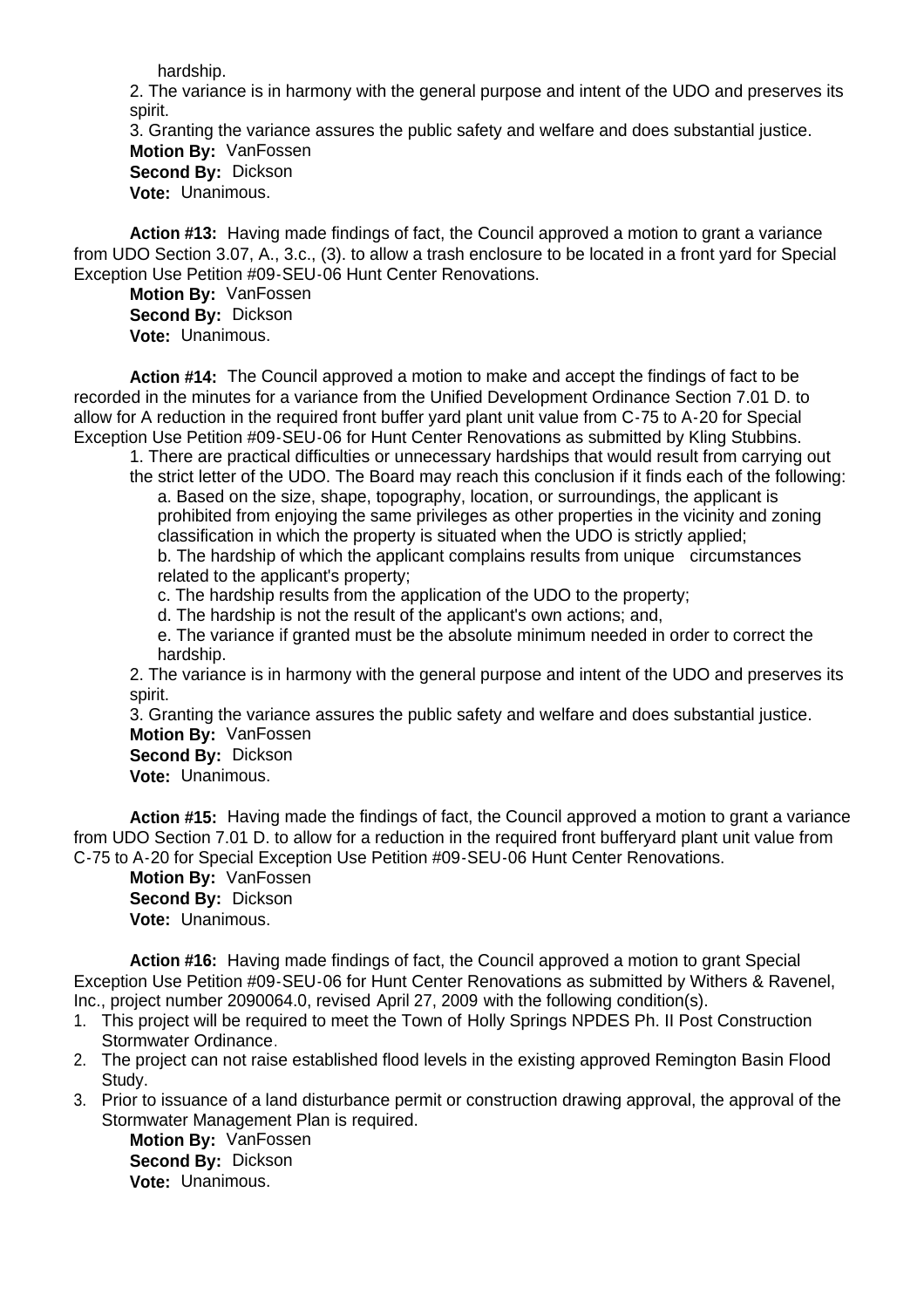**7a. Doug Ledson Appeal Request -** Ms. Keefer explained that developer Douglas Ledson is appealing to the Town Council for appeal of a civil penalty that was assessed by the Town of Holly Springs for violations of the Town's Erosion & Sedimentation Control Ordinance on the Woods at Avent Ferry Project. The Town's ordinance permits anyone assessed a civil penalty to have an "appeal hearing,", and, in this case, before the Town Council.

 Ms. Keefer reviewed for Council members the history and time-line of the Woods at Avent Ferry project violation.

 Inserted below is the appeal letter received in February from Mr. Ledson. Following is a response to that letter.

#### **Woods at Avent Ferry Civil Penalty Appeal: Letter Requesting Appeal**

*"This is a formal request to have the Town of Holly Springs rescind the fine for the sedimentation violation issued in a letter dated 01-26-09. I would like to start by providing a timeline of events. On 7-02-08 a Land Disturbance Permit was issued under the ID # 08-08-01. As I have already sent a letter several months ago regarding the issue the contractor had with some last minute changes on the plans by the Engineering Dept., which in turn, delayed his ability to start work due to the fact that the Engineer, who was on holiday, needed to approve the changes. Thus, he came to an understanding with inspections to move forward with the retention pond, as he was able to survey the points himself. I only found out later that inspections thought the staking had been done by the surveyor, not Gary Atkins Grading. Of course, Gary Atkins refutes this.*

*On 8/13/08 , we received a Certificate of Compliance (C.O.C.). Following that, sometime in late August, we had the remnants of a tropical storm that poured over 6 inches of rain in about a 12-hour period. This created a blowout of the pond. However, Gary Atkins Grading felt that the primary cause was not just the large amount of water, but also the town requiring a silt fence across the back part of the property including in front of the Flared End Section (F.E.C.), which then acted as a dam causing the water to swirl around the F.E.C. until it washed out the dam. This silt fence in front of the F.E.C. was not on the engineered plans, but Atkins Grading explained that he was told to do this to insure no silt went into the adjacent yard (Vickery). I'm not saying that this was the cause. I just don't understand why inspections required something different from the plans.* 

*After the pond was reconstructed in late August, we continued our grading. However, after stopping work for about 3 ½ weeks, a meeting was called for and we all met at the site on October 20 to determine the next course of action. It was decided that the pond needed to be certified by the engineer. I called Atkins Grading to verify everything was ready for the engineer. He told me that everything had been done according to the plans and that the town had issued a C.O.C. showing everything was done correctly. I then called the engineer to take a look at the work. As he was out of town on a big project, he wasn't able to get to the site for 1 week. I kept inspections abreast of everything that was going on. Upon seeing at the pond, he raised some concerns and requested the surveyor do an as-built survey so he could run his figures.*

*After Robinson-Plante surveyed the as-built, it was determined that the capacity was only about 30% of the volume on the plans. I then requested that Gary Atkins meet me out there to determine what needed to be done. As he was tied up on another job, our meeting was delayed another week to 10 days. I informed inspections of the timetable and they stated that we needed to get this addressed ASAP. When Gary Atkins made it to the site, I showed him the difference in the construction drawings for the pond versus the as-built. He blamed the surveyor for not coming out to stack everything, but was emphatic that the pond size and pipe installation was built exactly to the plans. I told him that if he could prove it, I would pay for the additional work. He became incensed that I was expecting him to fix everything at no cost to me. Even after I showed him how different the as-built were from the plans, he pointed to the fact that the C.O.C. showed that he was in compliance and had done everything he was required to do. Thus, he wasn't doing another thing on the site. With that, he walked off the job. This was somewhere around Nov. 13-14. I informed the inspector of the problem and the issues Gary Atkins had raised. He explained that I needed to get someone immediately do whatever needed to be done to get the pond certified. Luckily, I was able to find another contractor, Sullivan-Eastern, to fix everything. I was pushing this thing forward the entire time and was keeping inspections informed of everything that was going on. But, the key point is that I had to pay to do all this work again.* 

*Sullivan -Eastern started work immediately just after the middle of Nov. The surveyor staked the plan according to the drawing and it was determined in a meeting with everyone, including Holly Springs' inspection, that we would keep the 4' diameter overflow pipe where it was because the pipe would be destroyed trying to move a 6' square, 2' deep concrete anchor. Thus, they enlarged the pond per staking and extended the F.E.C. to its proper placement. After that was completed, we seeded the area and had the surveyors do another as-built. The engineer then verified the capacity and certified the pond. However, in Dec. 11, we had another severe rain of 3 ½ in., which filled the new pond, but not enough to go into the overflow pipe. We discovered the following day that the overflow pipe had floated, which split at the connection, draining the pond and putting silt into the adjacent (Vickery) yard again. Upon removing the overflow pipe, we discovered that the concrete anchor was only a 5' square and about 8" thick rather that the 6'square, 24" thick called for on the plans. The concrete anchor was the only thing that hadn't been replaced. We thought that it would have been inspected prior to the concrete pour as it was underground, much like a footing on a house.* 

*With that, I had to pay for a crew to hand carries the silt from the backyard of the Vickery residence up the hill onto my*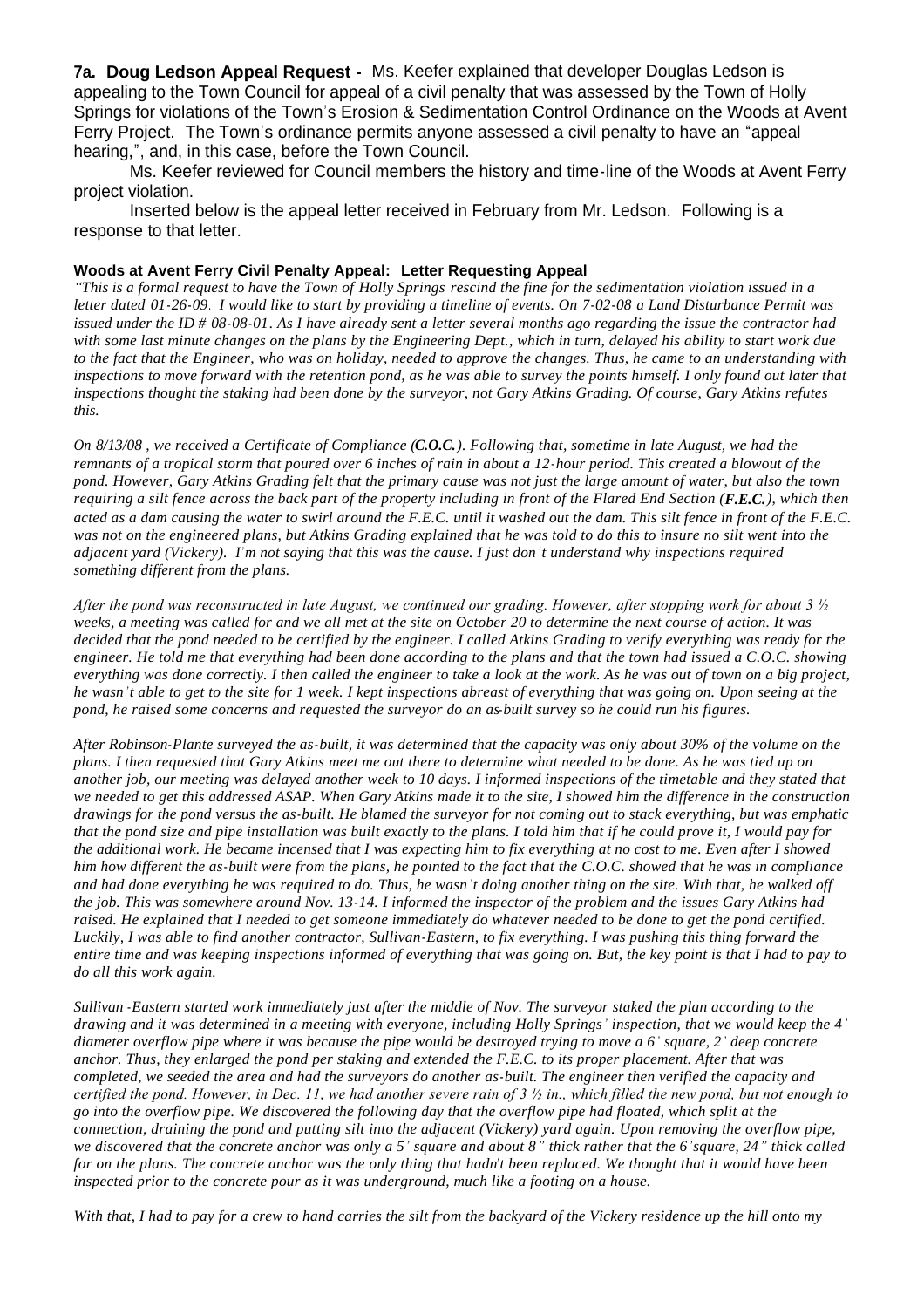*property for one week. DENR came out after receiving a call from Vickery and were satisfied with the work being done. So, I had to pay for the removal of the Overflow pipe and it's proper re-installation. In addition, we had to install other erosion control measures at the top of the slope to reduce future sedimentation going into the pond. All of this is an expense incurred by me. What is the responsibility of the Town of Holly Springs? I relied on the fact that the town must have verified something to provide the C.O.C., certainly the concrete anchor for the overflow pipe. But, that was not the case. To fix all this, I've incurred additional expenses of over \$20,000.00 to re-do everything. In addition, I had to pay to have the surveyor verify the as-built after the installation of the new concrete anchor. We never would have incurred the loose of silt onto the Vickery property in Dec. had the anchor been inspected and installed properly. And, I assumed that was done in order to provide the C.O.C. that Gary Atkins Grading used over and over again to show everything met the Town's approval.*

*I truly wish the Town of Holly Springs was sensitive to land owners, developers and builders. We do not have a bottomless pit of money we can draw on. Nothing was done correctly by the original Contractor. Does the Town feel that inspections has no responsibility to verify that any of the work is done according to submitted plans? I was attempting to get all this addressed in an expeditious fashion. And, I kept inspections informed of my progress. I would appreciate your consideration in eliminating both the fines. I hope you will agree that the huge cost of redoing everything should be a sufficient penalty."*

-- Doug Ledson

#### **Woods at Avent Ferry Civil Penalty Appeal: Town Summary of Events** *"NOV #1 Facts:*

- *NOV #1 issued on November 20, 2008*
- *NOV #1 Violations Sited* 
	- *1. Failure to follow approved plan*
		- *9 days past*
		- *63 days to address*
	- *2. Failure to maintain erosion control measures*
		- *54 days past*
		- *75 days to address*
	- *3. Failure to provide Engineer's Certification of basin per Town* 
		- *74 days past*
		- *128 days to address*
- *NOV #1 gave the developer until December 1, 2008 to* 
	- *1. Remove excess sediment from basin and restore baffles to like new condition.*
		- *Completed January 6, 2009*
	- *2. Provide Sediment Basin Certification upon completion of construction of the basin.*  - *Completed January 13, 2009*
- *NOV #1 Civil Penalty Assessment \$5,000*
- *Factors in Determining Civil Penalty* 
	- *1. Failure of Sediment Basin*
	- *2. Off-Site Sediment Loss, onto Vickery Property*
	- *3. History of sedimentation inspection reports not addressed (8 total)*
	- *4. Failure to respond to reports requiring maintenance of the erosion control devices and providing engineer's certification*

### *NOV #2 Facts:*

- *NOV #2 issued on December 17, 2008*
- *NOV #2 Violations Sited* 
	- *1. Failure to follow approved plan* 
		- *6 days past (new for NOV #2 because of riser floating)*
		- *33 days to address new items*
	- *2. Insufficient measures to retain sediment on site* 
		- *6 days past*
		- *26 days to address*
	- *3. Failure to provide adequate ground cover* 
		- *6 days past*
		- *26 days to address*
	- *4. Failure to maintain erosion control measures* 
		- *Previously sited in NOV #1*
		- *75 total days to address*
	- *5. Failure to take all reasonable measures*
		- *6 days past*
		- *26 days to address*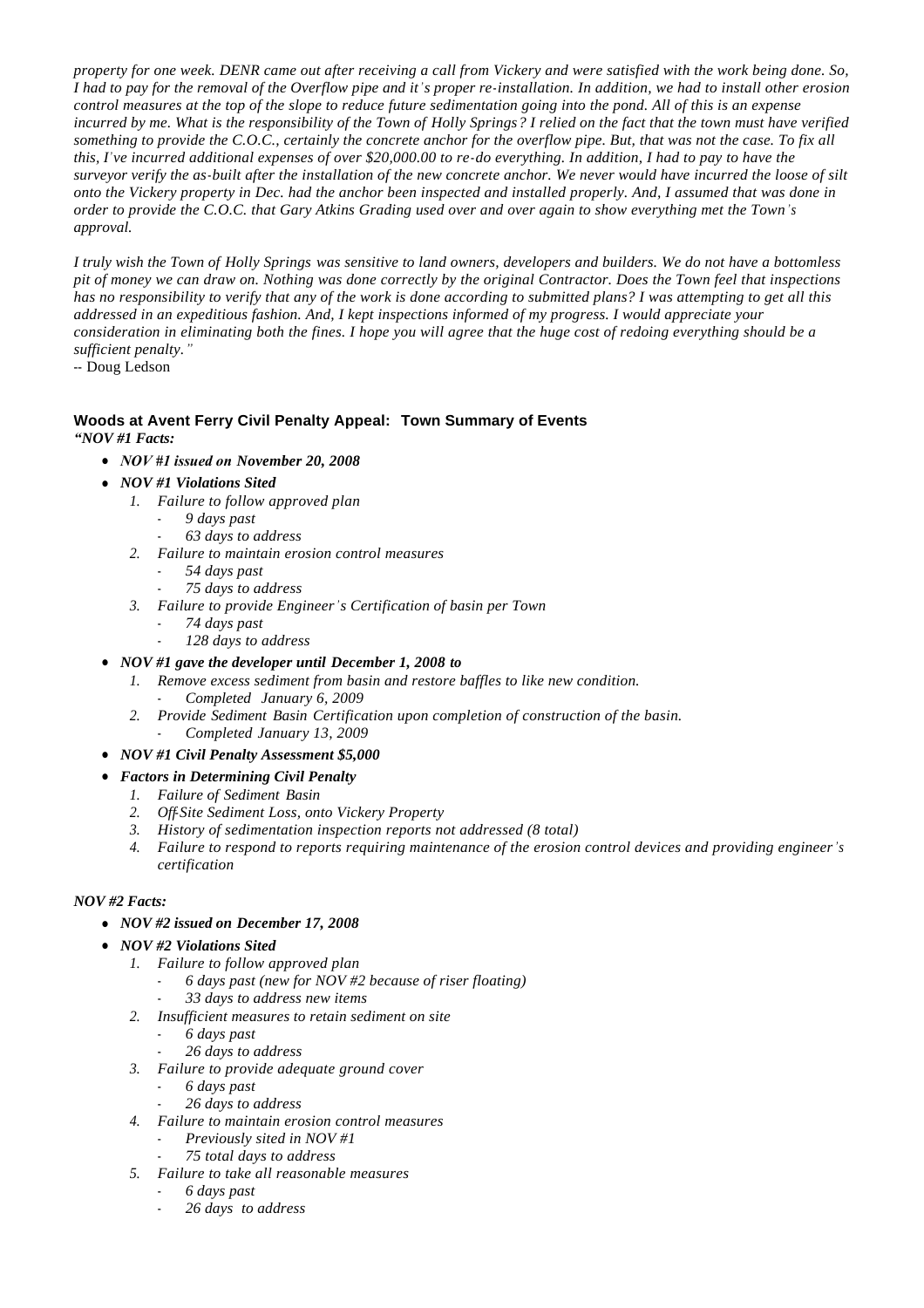- *6. Failure to provide engineers certification of sediment basin, per Town of Holly Springs request* - *Previously sited in NOV #1*
	- *26 days from NOV #2; 128 total days to address*
- *NOV #2 gave the developer until December 29, 2008 to*
	- *Repair/reinstall sediment basin to match the approved plan*
	- *Completed January 6, 2009*
	- *1. Remove sediment from dissipater pad and reinstall pad to like new condition*
		- *Completed January 6, 2009*
	- *2. Remove sediment from offsite by hand*
		- *Completed December 22, 2009*
	- *3. Stabilize all slopes and denuded areas including but not limited to the sediment basin slopes* - *Completed December 22, 2009*
	- *4. Provide sediment basin certification from engineer upon completion*
		- *Completed January 13, 2009*

*Note: The project did not meet the compliance date specified in the NOV #2. Factoring in non-working days due to the holidays in December and January and inclement weather the developer completed all of the remaining compliance actions from NOV #1 and the new compliance actions from NOV #2 were either completed before or within two working days from the NOV #2 compliance date.*

- *NOV #2 Civil Penalty Assessment \$2,500*
- *Factors in Determining Civil Penalty* 
	- *1. Failure of Sediment Basin*
	- *2. Off-Site Sediment Loss, onto Vickery Property*
	- *3. History of off-site sediment loss*
	- *4. Failure to respond to reports requiring maintenance of the erosion control devices and providing engineer's certification*
	- *5. Project under NOV #1 at the time of issuance of NOV #2"*

-- Town of Holly Springs

 Following a recap of the events detailed above, staff and Mr. Ledson addressed the Council. Mr. Ledson advised the Council of his point that the Town ordered him to place a silt fence on the exhaust side of a sediment basin, causing the violation to occur. He said the fence went in on advice of staff, and he claimed there was no coordination between inspections and the engineering department and he was given mixed messages. When the pipe floated, it was obvious it was not according to the approved plan, but it was approved by town inspections.

 In the end, Mr. Ledson said, he was asking for consideration of fines levied because he feels the Town played a role in the issue.

 Councilman VanFossen pointed out that Mr. Ledson needs to seek relief from his contractor who they allege made the mistakes

 After much discussion, Councilman VanFossen said Mr. Ledson probably got hood-winked by his contractor, but the bottom-line responsibility is his. Councilman VanFossen said he would be amenable to a reduction in the \$7,500 fine, but not a discount of the entire amount.

Councilman Sack said he would suggest a reduction of the fine from \$7,500 to \$5,000 total.

**Action:** The Council approved a motion to uphold the civil penalty that was assessed against the project for violations of the Erosion & Sedimentation Control Ordinance of Holly Springs, North Carolina, but will accept in full payment a reduced fine of \$5,000

**Motion By:** VanFossen

**Second By:** Sack

**Vote:** Unanimous.

*A copy of a point-by-point response from the Town of Holly Springs to Mr. Ledson's Woods at Avent Ferry appeal letter is incorporated into these minutes as addendum pages.*

**8. Consent Agenda:** The Council approved a motion to approve all items on the Consent Agenda. The motion carried following a motion by Councilman Sack, a second by Councilman Dickson and a unanimous vote. The following actions were affected:

8a Budget Amendment Report - The Council received a report of amendments to the FY 2008-09 budget approved by the town manager. *A* c*opy of the budget amendment report is incorporated into these minutes as an addendum page.*

8b. Budget Amendment, \$6,790 – The Council adopted an amendment to the FY 2008-09 budget in the amount of \$6,790 to receive insurance proceeds for a damaged police vehicle. *A* c*opy of the*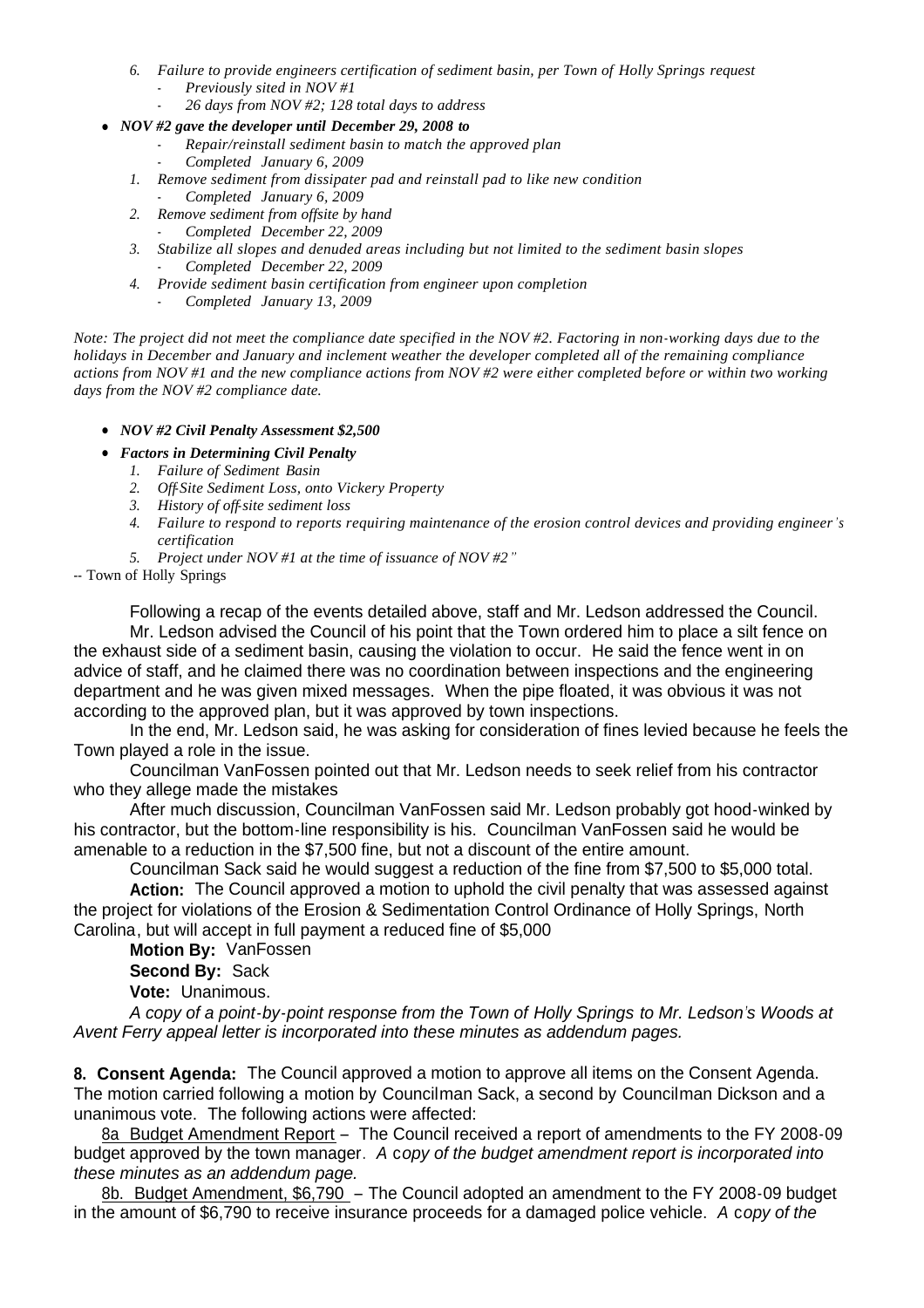*budget amendment is incorporated into these minutes as an addendum page.*

8c. Budget Amendment, \$750,000 – The Council adopted an amendment to the FY 2008-09 budget in the amount of \$750,000 to receive a portion of a \$3,000,000 grant from the North Carolina Department of Commerce for the Novartis project. *A* c*opy of the budget amendment is incorporated into these minutes as an addendum page.*

8d. Budget Amendment, \$17,100 – The Council adopted an amendment to the FY 2008-09 budget in the amount of \$17,100 to complete the Baptist Church parking lot project. *A* c*opy of the budget amendment is incorporated into these minutes as an addendum page.*

8e. Budget Amendment, \$650 – The Council adopted an amendment to the FY 2008-09 budget in the amount of \$650 to prepare surplus vehicles for sale. *A* c*opy of the budget amendment is incorporated into these minutes as an addendum page.*

8f. Budget Amendment, \$250,000 – The Council adopted an amendment to the FY 2008-09 budget in the amount of \$250,000 to correct prior budget amendment related to the Holly Springs Business Park pump station. *A* c*opy of the budget amendment is incorporated into these minutes as an addendum page.*

8g. Resolution 09-14 – The Council adopted Resolution 09-14 ratifying changes to the water section of the Holly Springs Engineering Design and Construction Standards to be in compliance with state regulations. A c*opy of Resolution 09-14 is incorporated into these minutes as addendum pages.*

**Action:** At this time, the Council approved a motion to recuse Councilman VanFossen and Mayor Sears from the meeting due to their professional association as members of the board of directors with the apparent low bidding bank.

**Motion By:** Sack **Second By:** Womble **Vote:** Unanimous

**9a. Town's Banking Proposals** – Mr. Boykin said the Town submitted requests for proposals for its primary banking services for the three-year period July 1, 2009 through June 30, 2012, with the option to renew for an additional two-year period ending June 30, 2014. He said the Town has enjoyed a wonderful banking relationship with Four Oaks Bank since January 1, 2004.

He said the primary factors considered were statutory compliance, financial health of the institutions and cost to the Town. Crescent State Bank submitted the proposal with the most favorable terms for the Town and can provide all services desired. Although Crescent has a compensating balance requirement of \$725,000 compared to no compensating balance requirement from Four Oaks, Crescent has guaranteed a minimum rate of return on our money of 2.25% for each of the three contract years. This 2.25% is 2 whole percentage points higher than the Federal Funds Rate of .25%, which generally approximates the average rate of return for general checking accounts. In fact, this rate exceeds most of the money market accounts we maintain which are used as savings accounts for reserves.

He said the Town's interest earned over the three-year contract period will exceed \$193,000, significantly more than the interest to be received from the other financial institutions.

**Action:** The Council approved a motion to award a contract for the Town's banking services for the next five years to lowest responsible bidder Crescent State Bank.

**Motion By:** Sack **Second By:** Dickson **Vote:** Unanimous.

A c*opy of banking services proposal is incorporated into these minutes as an addendum page.*

**Action:** At this time, the Council approved a motion to readmit Councilman VanFossen and Mayor Sears into the meeting. **Motion By:** Sack

**Second By:** Dickson **Vote:** Unanimous

**9b. Wake County Growth Task Force –** Councilman DeBenedetto asked the Council if it would support concepts brought forth by the Wake County Growth Task Force.

Mayor Sears said he would support the concept of community schools; he would support mass